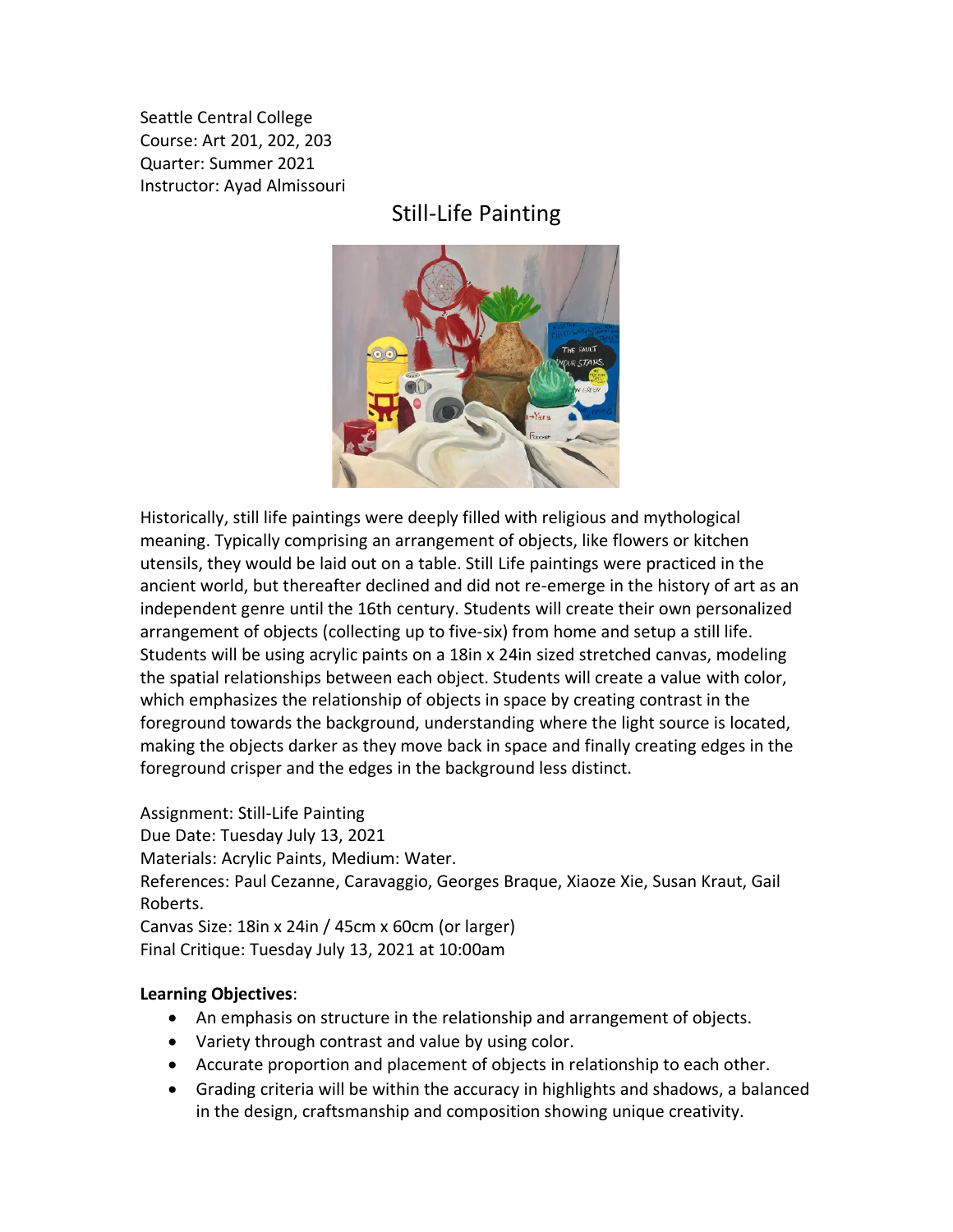### **Grading Rubric** Course: Art 201/202/203 Assignment: Still Life Painting

Student Na

| Student Name:                                                                                                                                                                                                                                                                                                                                                                                      |                                                                                                                                                                                                                                                                         |                                                                                                                                                                                                                                           |                                                                                                                                                                                                                       |                                                                                                                                                                                                                       |               |
|----------------------------------------------------------------------------------------------------------------------------------------------------------------------------------------------------------------------------------------------------------------------------------------------------------------------------------------------------------------------------------------------------|-------------------------------------------------------------------------------------------------------------------------------------------------------------------------------------------------------------------------------------------------------------------------|-------------------------------------------------------------------------------------------------------------------------------------------------------------------------------------------------------------------------------------------|-----------------------------------------------------------------------------------------------------------------------------------------------------------------------------------------------------------------------|-----------------------------------------------------------------------------------------------------------------------------------------------------------------------------------------------------------------------|---------------|
| <b>Grading Category:</b>                                                                                                                                                                                                                                                                                                                                                                           | <b>Excellent</b><br>5                                                                                                                                                                                                                                                   | Good<br>4                                                                                                                                                                                                                                 | Average<br>3                                                                                                                                                                                                          | <b>Below Average</b><br>$2 - 0$                                                                                                                                                                                       | <b>Points</b> |
| <b>Elements of Visual Analysis:</b><br>How well did the individual<br>apply the elements of Visual<br>Analysis towards their<br>painting? Utilizing the<br>information provided from<br>the instructor's lecture and<br>demonstration. Scale,<br>Composition, Pictorial Space,<br>Form, Line, Color, Light,<br>Tone, Texture, Pattern etc.<br><b>Craftsmanship and Neatness</b><br>from Materials. | Excellent:<br>Demonstrated a<br>successful<br>application of<br>materiality and<br>providing enough<br>visual information<br>into their paintings.<br>Using elements<br>within the Visual<br>Analysis to complete<br>their composition.<br>Excellent:<br>Paint has been | Good:<br>Demonstrated a<br>successful<br>application of<br>materiality but<br>may lack visual<br>elements to the<br>composition.<br>May not be too<br>complex enough<br>but can still be<br>visually exciting.<br>Good:<br>Paint has been | Average:<br><b>Visual Elements</b><br>may not all show<br>the same level of<br>clarity and<br>understanding to<br>the painting. May<br>lack more of the<br>complexity of the<br>composition.<br>Average:<br>Paint was | <b>Below Average:</b><br>Demonstrating a<br>lack of Visual<br>Elements, difficult<br>to understand the<br>composition, may<br>appear unfinished<br>or rushed.<br><b>Below Average:</b><br>Not enough                  |               |
| Aspects of artwork were<br>considered and patiently<br>completed. Results of careful<br>meticulous planning and an<br>understanding to materials<br>used for the assignment.                                                                                                                                                                                                                       | applied carefully<br>throughout the<br>painting, within a<br>deliberate and<br>controlled manner.                                                                                                                                                                       | applied with<br>general control<br>and neatness.<br>Could use some<br>areas for<br>improvement.                                                                                                                                           | somewhat<br>controlled in<br>application. But<br>still not a<br>professional<br>quality level.                                                                                                                        | attention was used<br>when applying<br>Paint onto Canvas,<br>painting looks<br>disorganized and<br>messy.                                                                                                             |               |
| Time Management:<br>Using time wisely and how<br>the effort went into the<br>planning and design of<br>artwork.<br><b>Critique Participation:</b><br>Process of critical analysis,<br>developing skills in verbally<br>communicating criticism of<br>each students work.                                                                                                                           | Excellent:<br>Demonstrated self-<br>motivation when<br>planning their<br>assignment.<br>Presented their work<br>in a professional<br>manner, gave lots of<br>detailed information<br>from beginning and<br>end.                                                         | Good:<br>Understood the<br>control of time<br>management and<br>planned<br>accordingly within<br>the timeframe.<br>Presented the<br>work with only a<br>few information.                                                                  | Average:<br>Time<br>management was<br>not fully utilized<br>in a productive<br>manner.<br>Presented<br>painting with<br>little or no<br>information<br>regarding process<br>and resolution.                           | <b>Below Average:</b><br>Lack of Time<br>management<br>towards<br>completing<br>assignment, as well<br>as, presented little<br>or no information<br>during critique.                                                  |               |
| <b>Understood Instructions and</b><br><b>Completion of Assignment:</b><br>How successful was the work<br>executed from the original<br>concept to completion. Did<br>the student use the feedback<br>from their instructor during<br>the process of creating the<br>painting?                                                                                                                      | Excellent:<br>Understood and<br>applied the feedback<br>received from<br>instructor.<br>Developed beyond<br>what their<br>expectations and<br>used the materials in<br>the appropriate<br>manner.                                                                       | Good:<br>Received<br>instructions and<br>applied selected<br>feedback<br>information from<br>instructor. Utilized<br>only a few<br>materials, but not<br>all, when creating<br>their paintings.                                           | Average:<br>Understood the<br>feedback but<br>needed more<br>direction. Did not<br>use all the<br>materials<br>towards the<br>assignment but<br>was able to<br>complete their<br>paintings.                           | <b>Below Average:</b><br>Did not utilized the<br>feedback<br>consideration from<br>the instructor.<br>There was a clear<br>lack of effort in<br>fulfilling the<br>assignment<br>requirements.<br><b>Total Points:</b> |               |
|                                                                                                                                                                                                                                                                                                                                                                                                    |                                                                                                                                                                                                                                                                         |                                                                                                                                                                                                                                           |                                                                                                                                                                                                                       |                                                                                                                                                                                                                       |               |
| Comments:                                                                                                                                                                                                                                                                                                                                                                                          |                                                                                                                                                                                                                                                                         |                                                                                                                                                                                                                                           |                                                                                                                                                                                                                       |                                                                                                                                                                                                                       |               |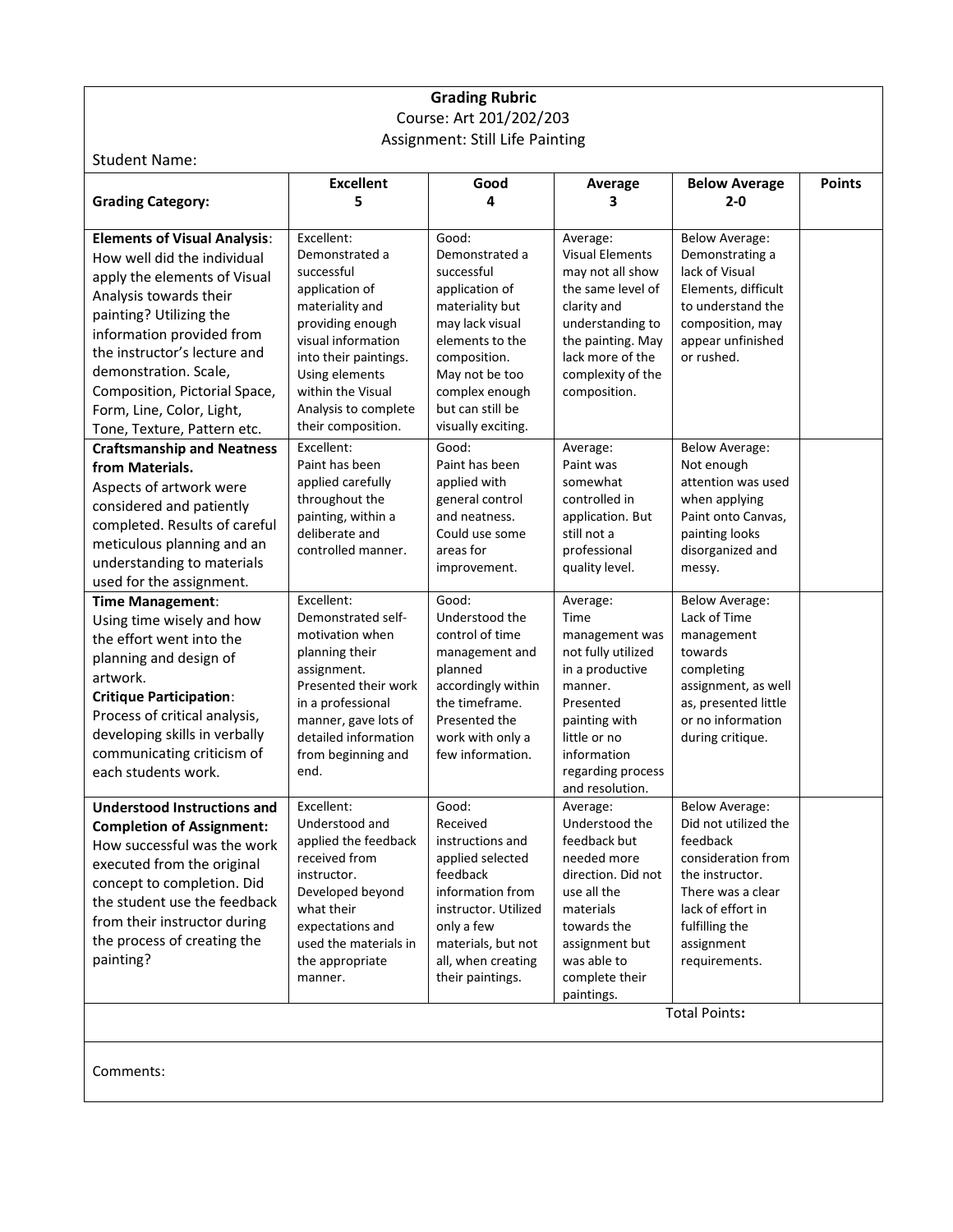Seattle Central College Course: Art 201, 202, 203 Quarter: Summer 2021 Instructor: Ayad Almissouri

# Achromatic Gray Scale

Distinguishing gray scale value helps develop an artist skill when observing any painting or drawing. It helps you to differentiate the value of highlights and shadows. Seeing the right mid-tones value is a key to any realistic painting. Using Acrylic paints, students will create a value scale with a total of seven gray tones on your canvas pad.



#### **Saturation**

- Saturation refers to the intensity or purity of a hue.
- High saturation means the color looks really bright
- Desaturation means the color looks washed out or greyed out

#### **Value**

- Value refers to the degree of lightness or darkness of a hue.
- A value scale represents a wide range of values